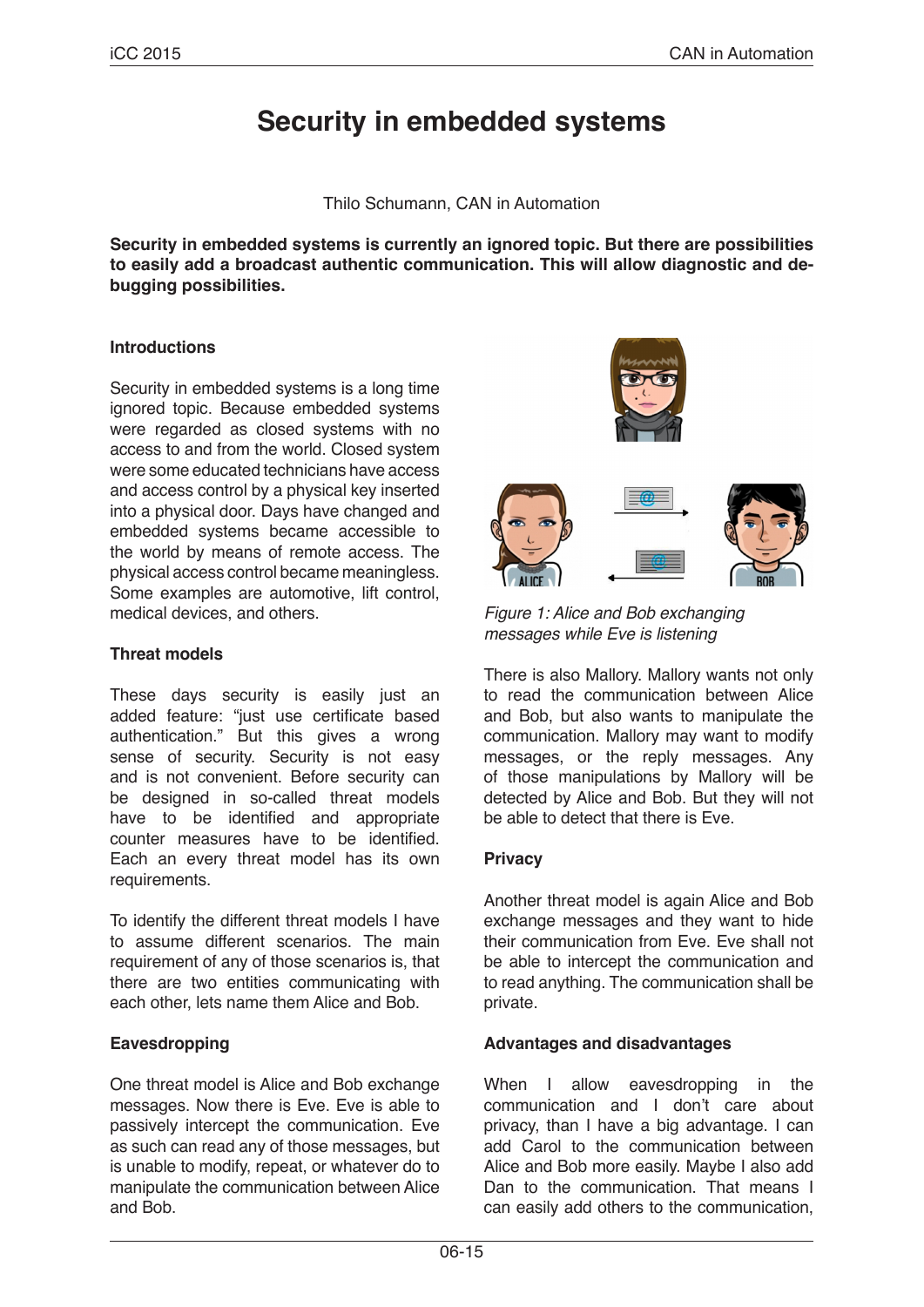

*Figure 2: Alice and Bob exchanging messages while Mallory is intercepting*

because I have a broadcast communication. The disadvantage is, that the communication is not private.

With the privacy requirement it is difficult to provide a broadcast communication between Alice, Bob, Carol, and Dan. It is not impossible, but it requires a lot of overhead or a central trustfully entity, like Faith.

## **Communication principles**

With that knowledge there can be two types of communication distinguished, the authentic communication and the private communication.

## **Authentic communication**

Authentic communication follows the paradigm: "I have nothing to hide, and I will follow only your command." Alice and Bob have to authenticate each other. Then every message is appropriately signed and as such, everybody can verify that the message is authentic. If Carol and Dan want to join into the conversation passively, like Eve, they just can read the messages. They are even able to verify that the messages are authentic and transmitted by Alice and Bob. If Carol and Dan join into the conversation actively, than Alice and Bob have to prove that Carol and Dan are authentic as well.

## **Private communication**

Private communication follows the paradigm: "I have everything to loose." Alice and Bob need not only to authentic to each other. They also have to scramble each and every message. In this case, Carol and Dan can be added to the communication easily. They have to be added actively. Because they need to know how each other scrambles the messages. Depending on the message transmission each and every single message has to be individually scrambled for each and every communication relationship.

#### **Embedded communication and threat models**

In embedded system we have a CAN based communication between different devices. If I have a door control system there is a door knob or presence device that is able to detect, if someone wants to open the door. Then there is the drive that will open door. If the door control system is placed in a sensitive area like a bank, or police station, then the according threat models have to be evaluated. One possibility is, I add an device, which is able to read any of those commands to open the door, then that is eavesdropping. Reading the message that the door knob requested door opening is not an issue. The drive only needs to assure that the opening command is requested by the door knob and not by someone else. This would require only authenticated communication.

But if the door knob requires a personal identification, then it could become a privacy issue. Because then I can identify the person who requested the opening of the door. Then a private communication between the door knob and the drive is required.

## **CANopen and Security**

CANopen is designed for broadcast communication for control purposes. Currently there is no security defined for CANopen. There is one proposal to encrypt any communication within one system.